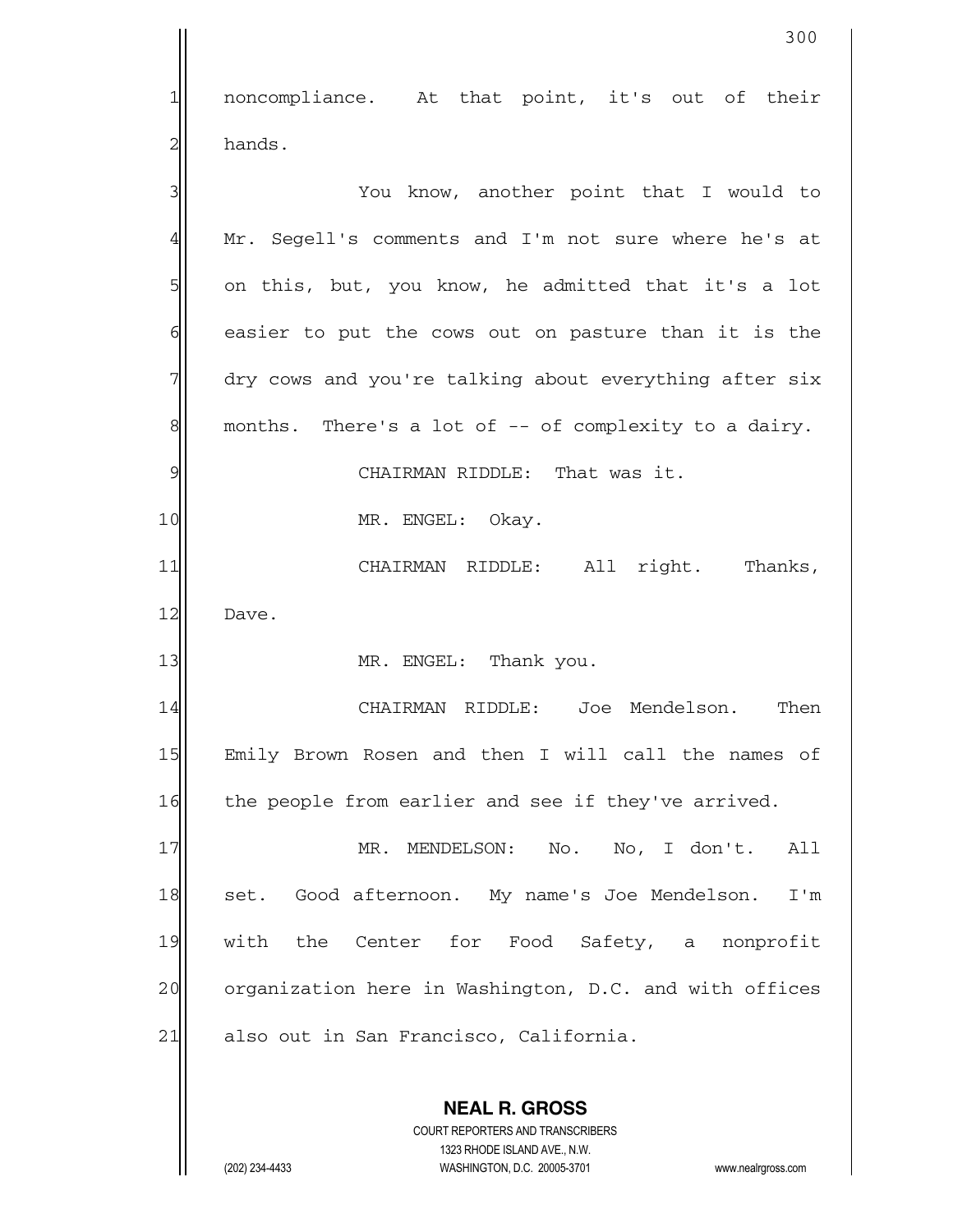301 1 Oh, better. That's what you get when  $2$  you're short. You know, you got to move the  $3$  microphone. 4 Again, my name is Joe Mendelson. I'm with 5 the Center for Food Safety. We're a nonprofit  $6$  organization based here in Washington, D.C.  $7$  This is the first time I was able to 8 address the Board at this meeting. I want to thank  $9$  you again for your hard work and thank the five 10 outgoing members for all their hard work in the 11 program as well. 12 **Just** in general, the Center for Food 13 Safety supports the recommendation that you voted out.  $14$  The draft recommendation you voted out today. 15 I do want to say a bit on consumer 16 expectation. You know, as an organization that 17 represents mainly consumers, you know, when they 18 purchase an organic product specifically milk, they 19 expect that  $-$ - that by purchasing that product they're 20 contributing to the animals ability to enjoy natural 21 behavior. That they are making a significant

 COURT REPORTERS AND TRANSCRIBERS 1323 RHODE ISLAND AVE., N.W. (202) 234-4433 WASHINGTON, D.C. 20005-3701 www.nealrgross.com

 **NEAL R. GROSS**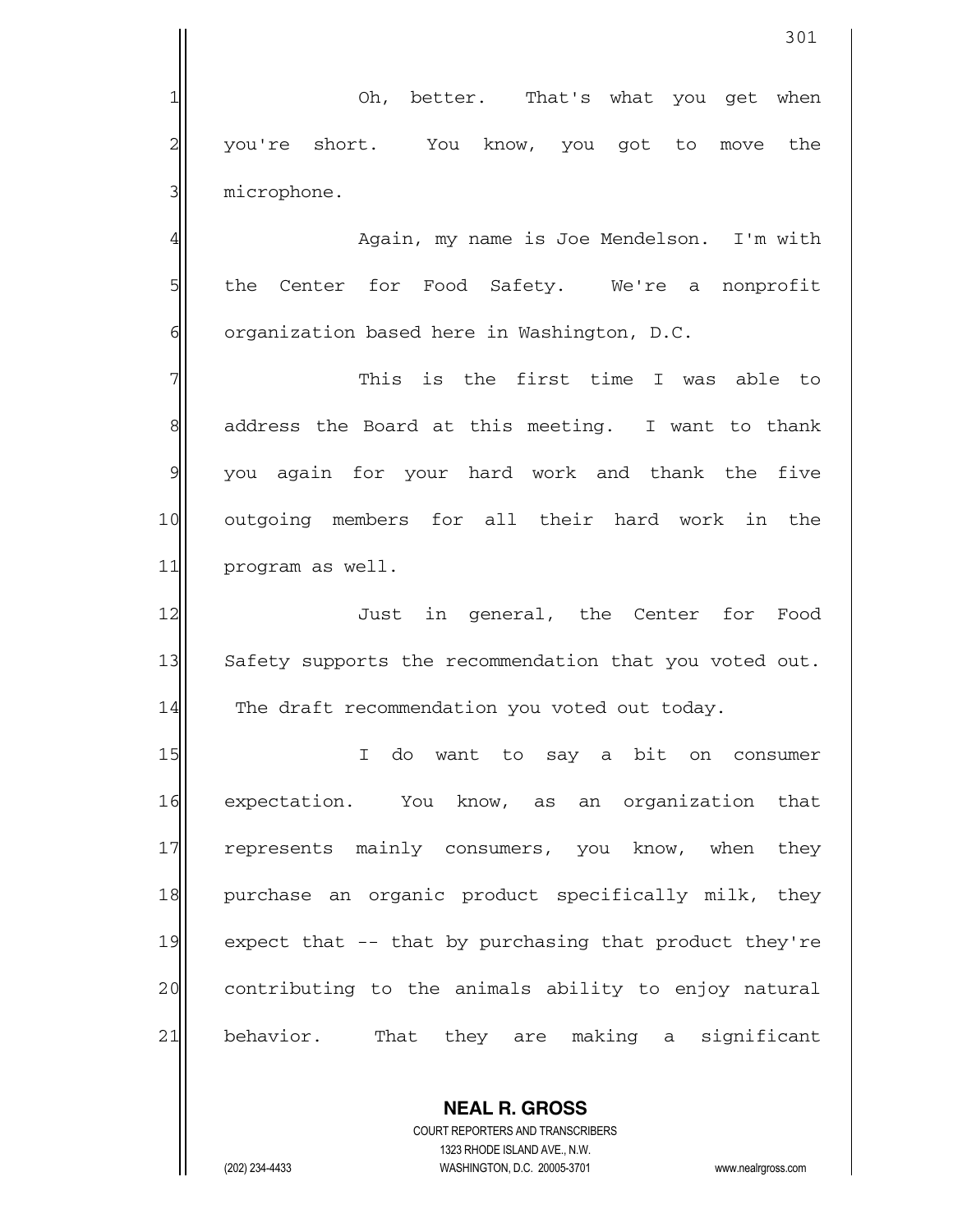1 contribution to the better welfare treatment of that  $2$  animal and that means that they would like very 3 3 clearly a mandatory requirement for access to pasture 4 and to have that clarified to know what they are  $5$  purchasing. Essentially, what they are supporting.

6 | Without question, I would add that that  $7$  consumer attitude has been reinforced by the marketing 8 of organic milk. This morning when I got milk, it was  $9$  -- I believe a Safeway brand organic milk. It was a 10 nice picture of cows and a superimposed photograph of 11 cows out in pasture and I wanted to bring the carton. 12 So, I kept forcing my kids to try and have more 13 cereal to get the milk done, but that didn't quite 14 work. But, you know, you know, you 15 can't have it both ways. If you're marketing an 16 imagine of pasture and you further an expectation of  $17$  consumer -- of -- of the -- the -- you further an 18 expectation in consumers and you better met that 19 expectation.

20 | I would also just add briefly that there's  $21$  no question that the  $-$  the word pasture is being

> **NEAL R. GROSS** COURT REPORTERS AND TRANSCRIBERS

> > 1323 RHODE ISLAND AVE., N.W.

(202) 234-4433 WASHINGTON, D.C. 20005-3701 www.nealrgross.com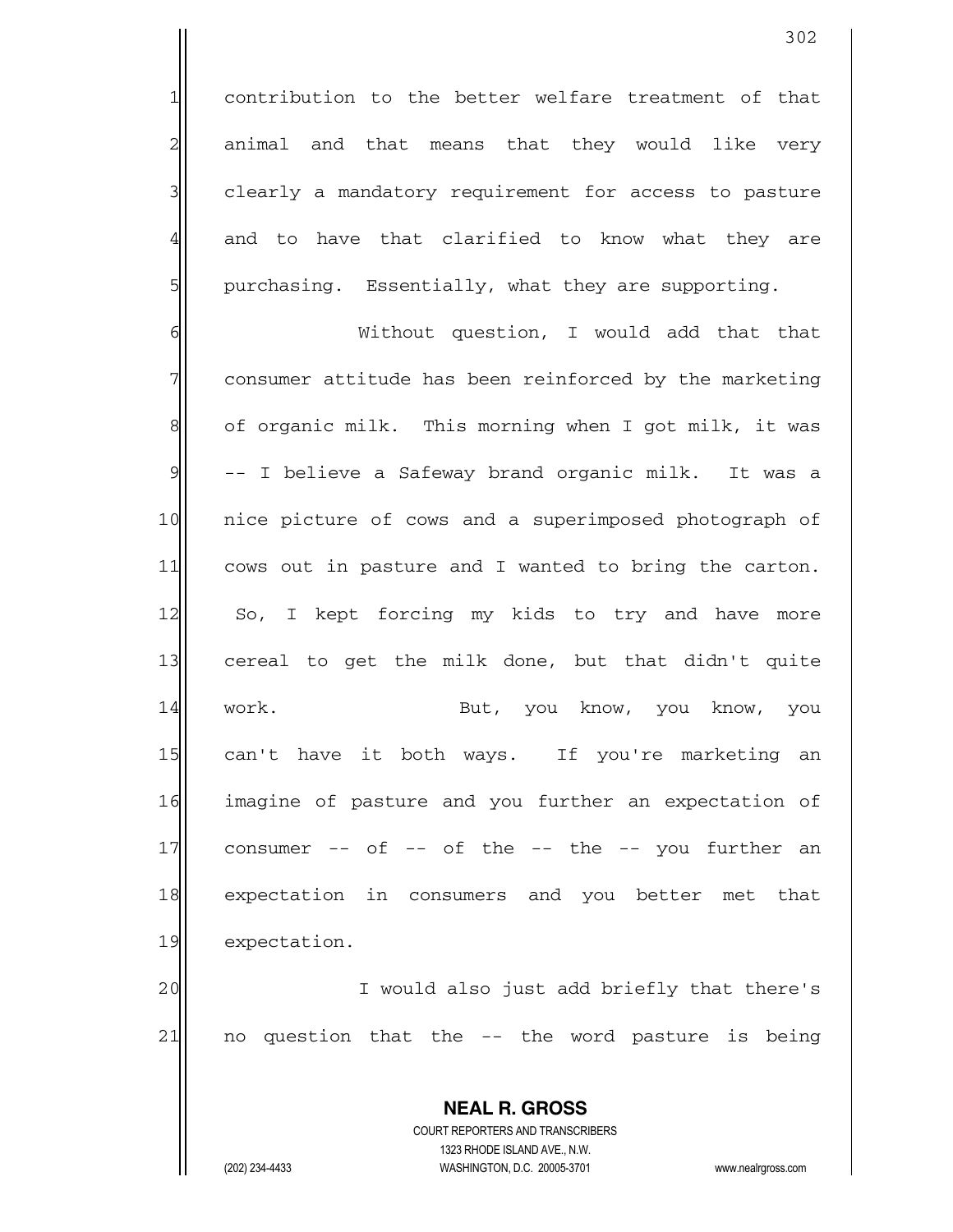1 abused. Joe Smille made sort of an offhanded comment,  $2$  but I have a Washington Post advertisement from the 3 grocery store that advertises a sale for organic 4 shrimp that says pastured in artisan water. So, you  $5$  know, not only do we need clarity on what it defines,  $6$  we need enforcement of what it means.

 $7$  I'm glad to hear, of course, the programs 8 || going to an ANPRM that we're going to have a  $9$  regulation we support as prescriptive a standard in a 10 regulation that's binding not in guidance and I just 11 hope after the ANPRM that we move diligently to a 12 proposed rule and a final rule.

13 Specifically on the draft, I had a couple 14 of comments. I was looking at the -- the first draft 15 before the Board put it out. Just a couple of things 16 on global warming and climate change were alluded to 17 in that draft. To set the record straight, ammonia is 18 not a -- ammonium is not a greenhouse gas. It's an 19 air pollutant, but it's not a greenhouse gas and 20 | sulfite I think was also suggested to be a greenhouse  $21$  gas. I think it's sulfur dioxide are the greenhouse

> **NEAL R. GROSS** COURT REPORTERS AND TRANSCRIBERS 1323 RHODE ISLAND AVE., N.W.

(202) 234-4433 WASHINGTON, D.C. 20005-3701 www.nealrgross.com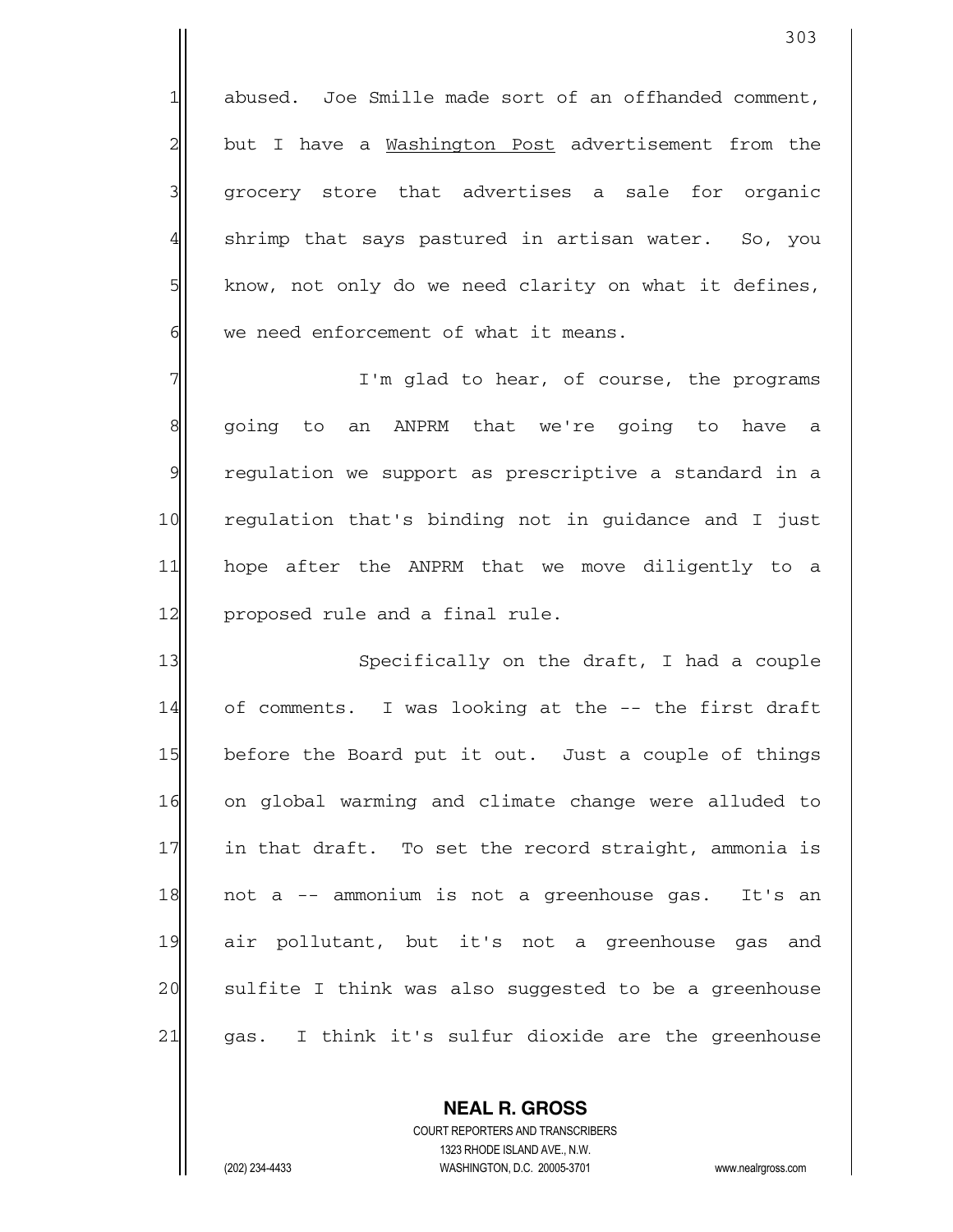$1$  gases. But, certainly the diet of any cow effects the  $2$  methane emissions and methane is clearly a greenhouse  $3$  gas and there's a  $-$  a huge store of literature on the 4 benefits of carbon dioxide sequestration in pasture of 5 grasslands and in effect, numerous USDA programs to 6 6 promote carbon sequestration through things like 7 managed pasture.

8 8 8 Okay. Stage of life, I'm not sure what  $9$  that means. I turned 40 in February. Some people say 10 I'm going to be entering a mid-life crisis. That's 11 certainly a stage of life. I'm not sure if it's more 12 prescriptive, but certainly, I think what you did is 13 far as listing in  $239(a)(2)1$ , 2 and 3 is a good step 14 forward.

 $15$  As  $-$  as far as 120 days, we support. 16 Actual numbers I think reference to growing season as 17 well could be added. We want to see those 120 days 18| clearly as a minimum and a basement not as the 19 standard that you'd want.

20 as far as the dietary feed issue and 21 | number, you know, as a consumer organization, we don't

 **NEAL R. GROSS**

 COURT REPORTERS AND TRANSCRIBERS 1323 RHODE ISLAND AVE., N.W. (202) 234-4433 WASHINGTON, D.C. 20005-3701 www.nealrgross.com

304